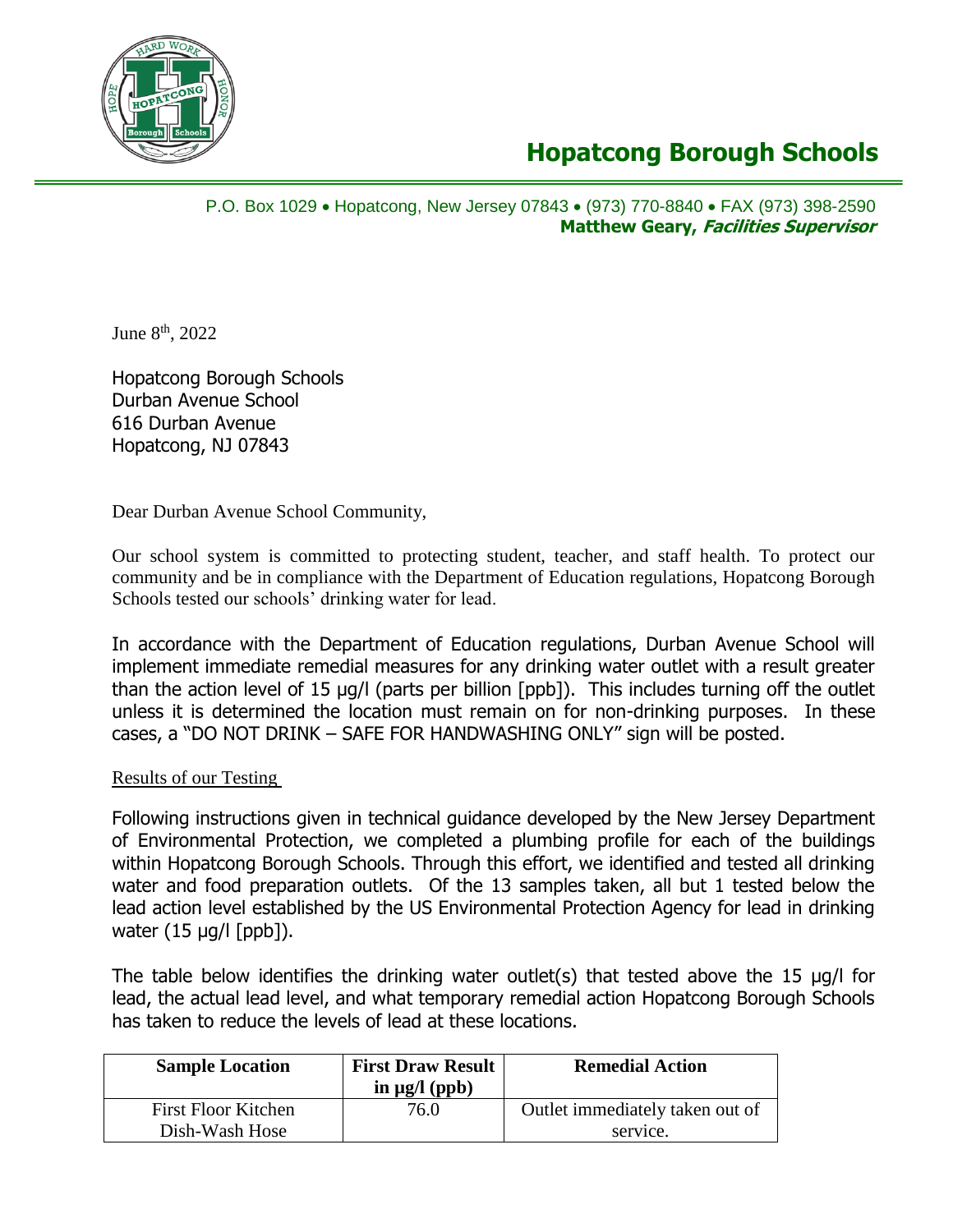## Health Effects of Lead

High levels of lead in drinking water can cause health problems. Lead is most dangerous for pregnant women, infants, and children under 6 years of age. It can cause damage to the brain and kidneys, and can interfere with the production of red blood cells that carry oxygen to all parts of your body. Exposure to high levels of lead during pregnancy contributes to low birth weight and developmental delays in infants. In young children, lead exposure can lower IQ levels, affect hearing, reduce attention span, and hurt school performance. At *very* high levels, lead can even cause brain damage. Adults with kidney problems and high blood pressure can be affected by low levels of lead more than healthy adults.

## How Lead Enters our Water

Lead is unusual among drinking water contaminants in that it seldom occurs naturally in water supplies like groundwater, rivers and lakes. Lead enters drinking water primarily as a result of the corrosion, or wearing away, of materials containing lead in the water distribution system and in building plumbing. These materials include lead-based solder used to join copper pipe, brass, and chrome-plated brass faucets. In 1986, Congress banned the use of lead solder containing greater than 0.2% lead, and restricted the lead content of faucets, pipes and other plumbing materials. However, even the lead in plumbing materials meeting these new requirements is subject to corrosion. When water stands in lead pipes or plumbing systems containing lead for several hours or more, the lead may dissolve into the drinking water. This means the first water drawn from the tap in the morning *may* contain fairly high levels of lead.

## Lead in Drinking Water

Lead in drinking water, although rarely the sole cause of lead poisoning can significantly increase a person's total lead exposure, particularly the exposure of children under the age of 6. EPA estimates that drinking water can make up 20% or more of a person's total exposure to lead.

## For More Information

A copy of the test results is available in our central office for inspection by the public, including students, teachers, other school personnel, and parents, and can be viewed between the hours of 8:30 a.m. and 4:00 p.m. and are also available on our website at [https://www.hopatcongschools.org/p/facilities/.](https://www.hopatcongschools.org/p/facilities/) For more information about water quality in our schools, contact Matthew Geary at the Facilities Department at 973-770-8840 or email at mgeary@hopatcongschools.org.

For more information on reducing lead exposure around your home and the health effects of lead, visit EPA's Web site at **www.epa.gov/lead**, call the National Lead Information Center at 800-424- LEAD, or contact your health care provider.

If you are concerned about lead exposure at this facility or in your home, you may want to ask your health care providers about testing children to determine levels of lead in their blood.

Sincerely, Matthew Geary Facilities Supervisor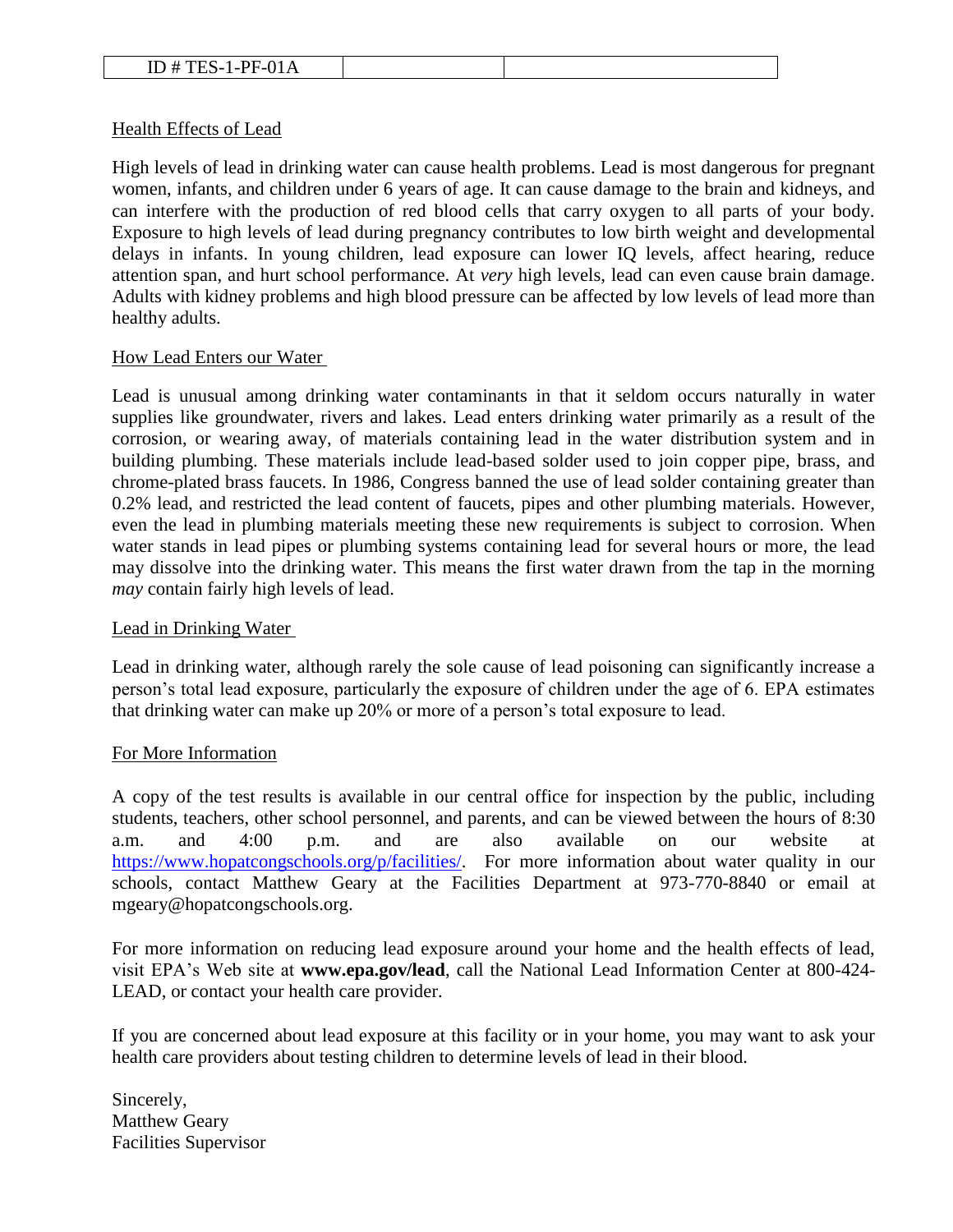

**Contact Information** 

# **Chain of Custody**

- Environmental Lead -

| <b>Client Company:</b> | Garden State Environmental, Inc. |                        |                                      |                                           |
|------------------------|----------------------------------|------------------------|--------------------------------------|-------------------------------------------|
| <b>Office Address:</b> | 555 South Broad Street           | <b>Project Number:</b> |                                      | 8402                                      |
| City, State, Zip:      | Glen Rock, NJ 07452              |                        |                                      | Project Name: <u>Durhan ES, Hopatcong</u> |
| Fax Number:            | 201-652-0612                     |                        | Primary Contact: Christian           | $\sqrt{a}$ ldes                           |
| <b>Email Address:</b>  | labreports@gseconsultants.com    |                        | <b>Office Phone:</b><br>201-652-1119 |                                           |
|                        |                                  |                        | <b>Cell Phone:</b>                   |                                           |
|                        |                                  |                        |                                      |                                           |

iATL is accredited by the National Lead Laboratory Accreditation Program (NLLAP) to perform analytical testing of environmental samples for lead (Pb). The accreditation is through AIHA-LAP, LLC and several other nationally Matrix/Method: Paint by AAS: ASTM D3335-85a, 2009 Wipe/Dust by AAS: SW 846: 3050B: 700B, 2010 Air by AAS: NIOSH 7082, 1994 Soil by AAS: EPA SW 846 (Soil) Water by AAS-GF: ASTM D3559-03D, US EPA 200.9 Other Metals (Cd, Zn, Cr) by AAS Toxicity Characteristic Leaching Procedure (TCLP) by AAS: US EPA 1311 Other

## **Special Instructions:**

| <b>Turnaround Time</b>                                                                                                   |
|--------------------------------------------------------------------------------------------------------------------------|
| Preliminary Results Requested Date:                                                                                      |
| $\Box$ Verbal<br>$\Box$ Fax<br>Specific date / time                                                                      |
|                                                                                                                          |
| $\Box$ 10 Day $\Box$ 5 Day $\Box$ 3 Day $\Box$ 2 Day $\Box$ 1 Day* $\Box$ 12 Hour** $\Box$ 6 Hour** $\Box$ RUSH**        |
| * End of next business day unless otherwise specified. ** Matrix Dependent. *** Please notify the lab before shipping*** |
| <b>DECEN/EF</b>                                                                                                          |
| <b>Chain of Custody</b>                                                                                                  |
|                                                                                                                          |
| Relinquished (Name/Organization): Christian Valdes<br>Date: $4/28/22$                                                    |
| Received (Name / iATL):<br>Time:<br>145<br>nт<br>MΔY                                                                     |
| Dâte:<br>Sample Login (Name / iATL):<br>Time:                                                                            |
| Date:<br>Analysis(Name(s) / iATL):<br>Time:                                                                              |
| $D$ ate:/<br>QA/QC Review (Name / iATL):<br>Time:                                                                        |
| Datey<br>Archived / Released:<br>Time:                                                                                   |
| Date:<br>Time:                                                                                                           |
|                                                                                                                          |

Celebrating more than 30 years...one sample at a time  $n$ ww.iafl.com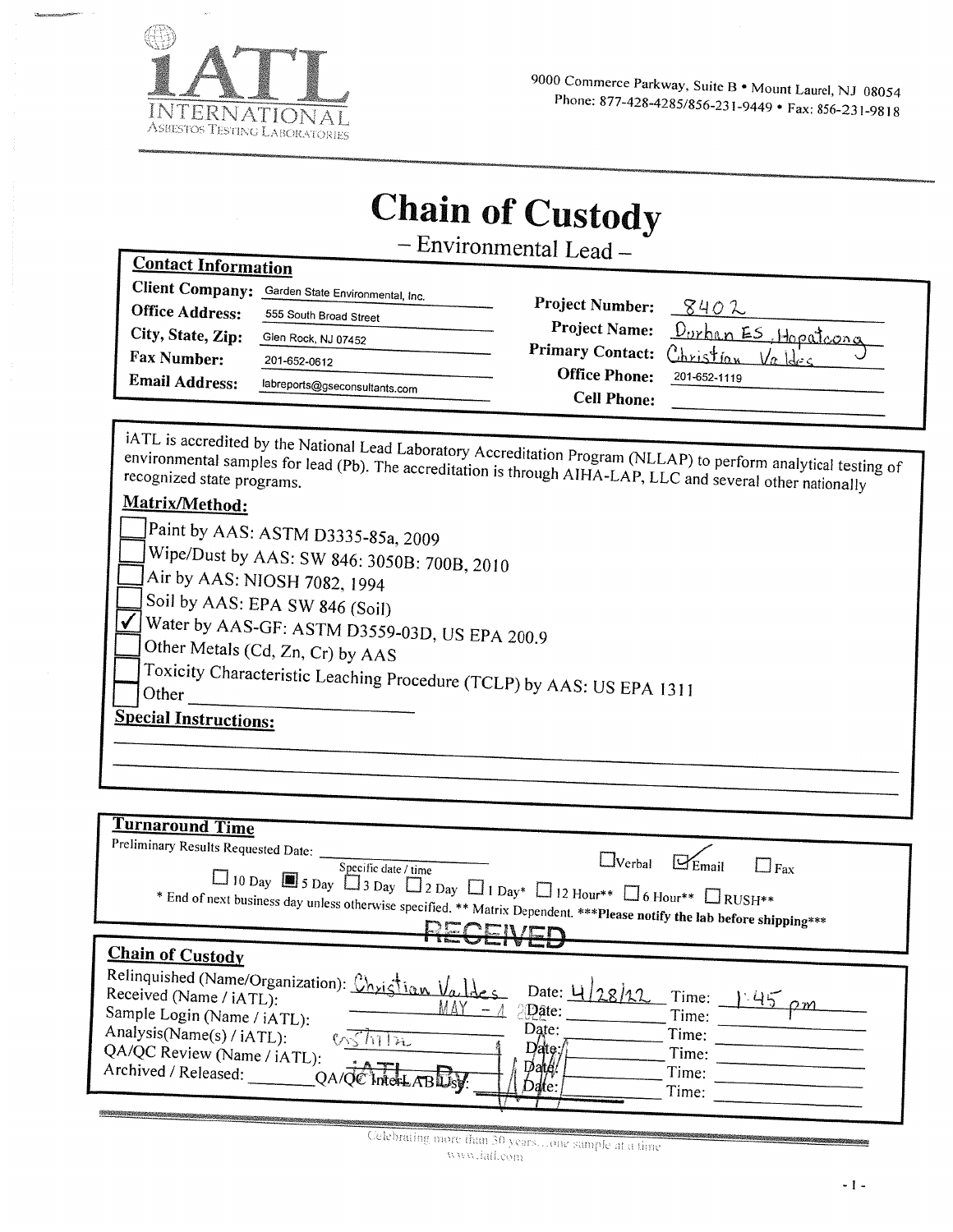

9000 Commerce Parkway, Suite B · Mount Laurel, NJ 08054 Phone: 877-428-4285/856-231-9449 • Fax: 856-231-9818

# **Sample Log**

-Environmental Lead-

Client:

 $\lambda_{0}^{2}$ 

Project: Durban Ave Elementary Hopateong

Sampling Date/Time: 4/23/22  $2.25 \text{pm}$ 

| <b>Client Sample #</b> | iATL#                      | Location/<br><b>Description</b> | Flow<br>Rate | <b>Start</b><br>End | <b>Sampling</b><br>time (min) | Area $(ft2)$<br>Volume (L) | <b>Results</b> |
|------------------------|----------------------------|---------------------------------|--------------|---------------------|-------------------------------|----------------------------|----------------|
| $HD-l-wc-02A$          | 7421376                    | Hall by C-1                     |              | 2:25                | inital                        |                            |                |
| HD-LBF-02A             | 7421377                    | Hall by C-1                     |              | 2:26                | inited                        |                            |                |
| $HD - I - S - O4A$     | 7421378                    | <u>Nuzse Room</u>               |              | 2:27                | initeel                       |                            |                |
| <u>HD-1-WC-03A</u>     | 7421379                    | <u>Hall Outside Nune</u>        |              | 2:28                | initial                       |                            |                |
| $HD-1-BF-O3A$          | 7421330                    | <u>Itall Outride Name</u>       |              | 2:29                | لمعلتين                       |                            |                |
| $HD-H-H- O2A$          | 7421381                    | Kitchen Comp Hose               |              | 2:31                | لمعلسه                        |                            |                |
| $HD - 1 - S - O3A$     | 7421382                    | Witcher Comp teft               |              | 2.32                | lotine                        |                            |                |
| $HD - I - H - OIA$     | 7421383                    | Dishwash Hore                   |              | 2:33                | inter                         |                            |                |
| $HD-1-wc-OIA$          | <u> 7421384</u><br>7421385 | Hall by D-9                     |              | 2:34                | المنانس                       |                            |                |
| <u> HD-1-BF-01A</u>    |                            | Hall by 0-9                     |              | 2:36                | niteal                        |                            |                |
| $HD-1-5-01A$           | 7421386                    | Freutly Room                    |              | 2:38                | interl                        |                            |                |
| HD 4-23-FBA            | 7421387                    |                                 |              |                     |                               |                            |                |
| $HD - 1 - S - O 1 A$   | 7421388                    | Kitchen Comp Right              |              | $2 - 33$            | initial                       |                            |                |
| JND-<br>QSE            | 7421389                    |                                 |              |                     | Acilif1Ql                     | $\mathcal{W}$              |                |
|                        | e xtva<br>$\chi\!\!\chi$   | Franklje<br>Í ê                 |              |                     | 5/7/4                         | 1100                       |                |

<sup>3</sup> = Insufficient Sample Provided to Perform QC Reanalysis (<200htg)

<sup>40</sup> = Insufficient Sample Provided to Analyze (<50mg)<sup>2000</sup> = Matrix / Substrate Interference Possible

FB = Method Requires the submittal of blankts). ML = Multi Layered Sample. May result in inconsistent results.

These preliminary results are issued by iATL to expedite procedures by clients based upon the above data. iATL assumes that all of the sampling methods and data upon which these results are based, has been accurately supplied by the client. These results may not have been reviewed by the Laboratory Director. Final Certificate of Analysis will follow these preliminary results. The signed COA is to be considered the official results. All EPA, HUD, and NJDEP conditions apply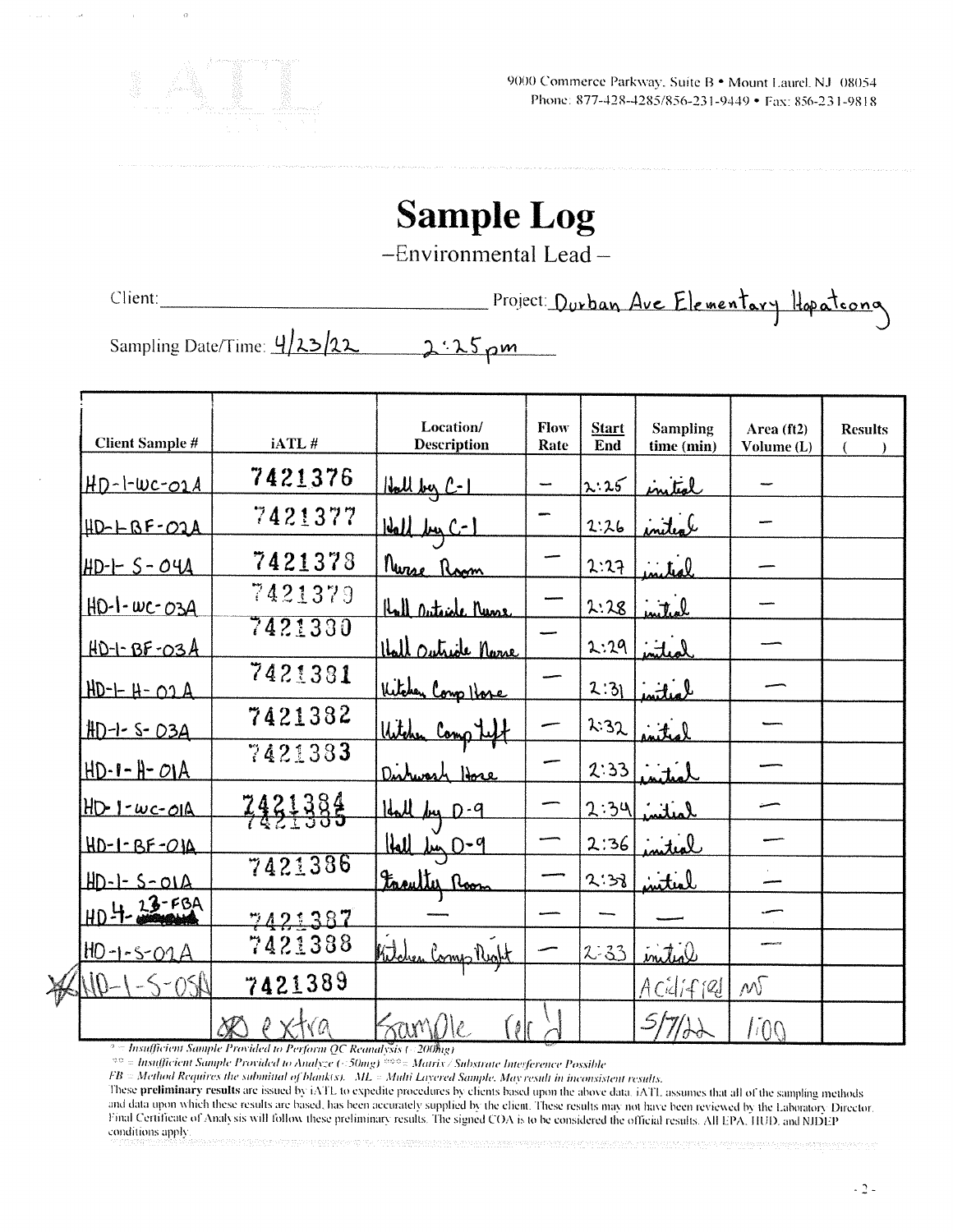

## CERTIFICATE OF ANALYSIS

Client: Garden State Environmental, Inc. 555 S Broad St. Ste. K Glen Rock NJ 07452

Report Date: 5/11/2022 Report No.: 660317 - Lead Water Project: Durban ES, Hopatcong Project No.: 8402

Client: GAR373

## LEAD WATER SAMPLE ANALYSIS SUMMARY

| Lab No.:7421376<br>Client No.: HD-1-WC-02A  | Location: Hall By C-1<br>* Sample acidified to pH <2.                   | Result(ppb):<1.00 |
|---------------------------------------------|-------------------------------------------------------------------------|-------------------|
| Lab No.: 7421377<br>Client No.: HD-1-BF-02A | Location: Hall By C-1<br>$*$ Sample acidified to pH <2.                 | Result(ppb):<1.00 |
| Lab No.: 7421378<br>Client No.: HD-1-S-04A  | <b>Location: Nurse Room</b><br>* Sample acidified to pH <2.             | Result(ppb):9.00  |
| Lab No.: 7421379<br>Client No.: HD-1-WC-03A | <b>Location:</b> Hall Outside Nurse<br>* Sample acidified to $pH < 2$ . | Result(ppb):<1.00 |
| Lab No.:7421380<br>Client No.: HD-1-BF-03A  | <b>Location:</b> Hall Outside Nurse<br>* Sample acidified to $pH < 2$ . | Result(ppb):<1.00 |
| Lab No.: 7421381<br>Client No.: HD-1-H-02A  | Location: Kitchen Comp Hose<br>* Sample acidified to $pH < 2$ .         | Result(ppb):<1.00 |
| Lab No.: 7421382<br>Client No.: HD-1-S-03A  | Location: Kitchen Comp Left<br>* Sample acidified to pH <2.             | Result(ppb): 5.60 |
| Lab No.: 7421383<br>Client No.: HD-1-H-01A  | Location: Dishwash Hose<br>* Sample acidified to $pH < 2$ .             | Result(ppb):76.0  |
| Lab No.: 7421384<br>Client No.: HD-1-WC-01A | Location: Hall By D-9<br>* Sample acidified to $pH < 2$ .               | Result(ppb):<1.00 |
| Lab No.: 7421385<br>Client No.: HD-1-BF-01A | Location: Hall By D-9<br>* Sample acidified to $pH < 2$ .               | Result(ppb):<1.00 |

Please refer to the Appendix of this report for further information regarding your analysis.

| Date Received: | 5/4/2022     |
|----------------|--------------|
| Date Analyzed: | 05/11/2022   |
| Signature:     | レーズレイ        |
| Analyst:       | Chad Shaffer |

Approved By:

a Juan 602

Laboratory Director Frank E. Ehrenfeld, III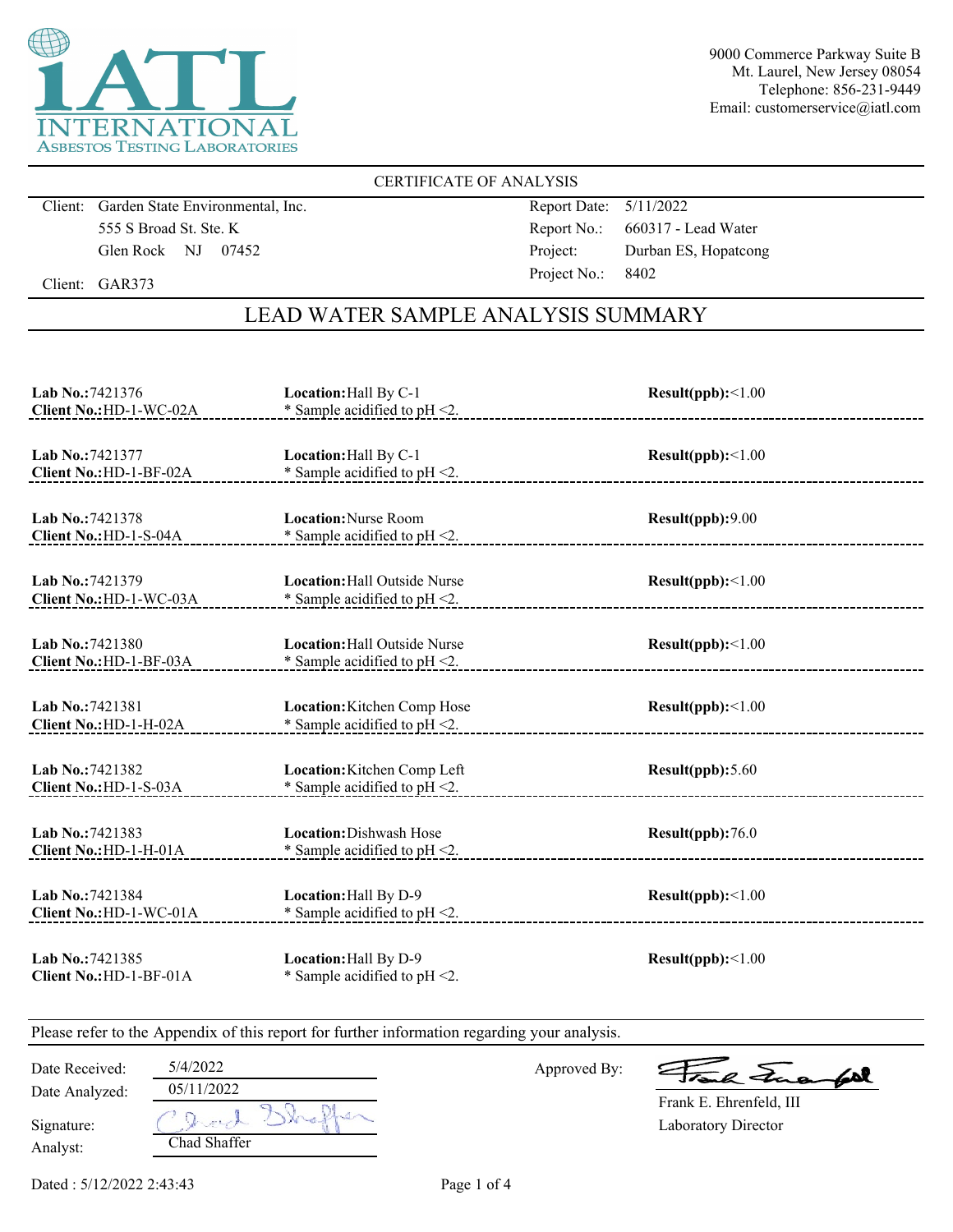

## CERTIFICATE OF ANALYSIS

Client: Garden State Environmental, Inc. 555 S Broad St. Ste. K Glen Rock NJ 07452

Report Date: 5/11/2022 Report No.: 660317 - Lead Water Project: Durban ES, Hopatcong Project No.: 8402

Client: GAR373

## LEAD WATER SAMPLE ANALYSIS SUMMARY

| <b>Lab No.: 7421386</b><br>Client No.: HD-1-S-01A | <b>Location:</b> Faculty Room<br>* Sample acidified to $pH < 2$ .               | Result(ppb):7.20  |
|---------------------------------------------------|---------------------------------------------------------------------------------|-------------------|
| Lab No.: 7421387<br>$Client No.:HD-4-23-FBA$      | Location:<br>* Sample acidified to $pH < 2$ .                                   | Result(ppb):<1.00 |
| <b>Lab No.: 7421388</b><br>Client No.: HD-1-S-02A | <b>Location:</b> Kitchen Comp Right<br>* Sample acidified to $pH < 2$ .         | Result(ppb):<1.00 |
| Lab No.: 7421389<br>Client $No.:HD-1-S-05A$       | <b>Location:</b> Additional Sample Received<br>* Sample acidified to $pH < 2$ . | Result(ppb):<1.00 |

Please refer to the Appendix of this report for further information regarding your analysis.

| Date Received: | 5/4/2022     | Approved By: | Frank Funantel          |
|----------------|--------------|--------------|-------------------------|
| Date Analyzed: | 05/11/2022   |              | Frank E. Ehrenfeld, III |
| Signature:     | Over         |              | Laboratory Director     |
| Analyst:       | Chad Shaffer |              |                         |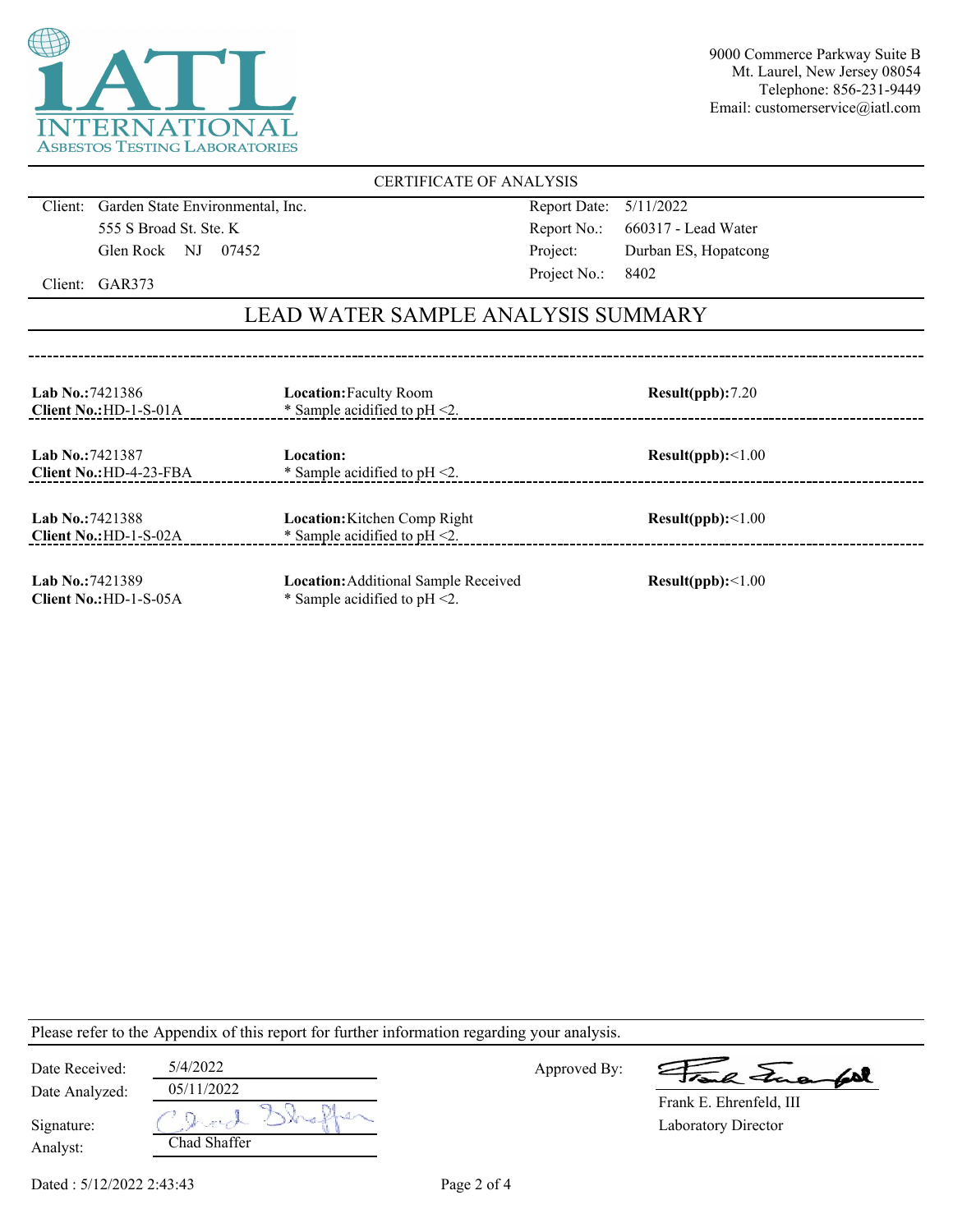

## CERTIFICATE OF ANALYSIS

Client: Garden State Environmental, Inc. 555 S Broad St. Ste. K Glen Rock NJ 07452

Client: GAR373

Report Date: 5/11/2022 Report No.: 660317 - Lead Water Project: Durban ES, Hopatcong Project No.: 8402

## Appendix to Analytical Report:

**Customer Contact:** Send ALL Lab Reports **Analysis:** AAS-GF - ASTM D3559-08D

This appendix seeks to promote greater understanding of any observations, exceptions, special instructions, or circumstances that the laboratory needs to communicate to the client concerning the above samples. The information below is used to help promote your ability to make the most informed decisions for you and your customers. Please note the following points of contact for any questions you may have.

**iATL Customer Service:** customerservice@iatl.com **iATL OfficeManager:** ?wchampion@iatl.com **iATL Account Representative:** Kelly Klippel **Sample Login Notes:** See Batch Sheet Attached **Sample Matrix:** Water **Exceptions Noted:** See Following Pages

#### **General Terms, Warrants, Limits, Qualifiers:**

General information about iATL capabilities and client/laboratory relationships and responsibilities are spelled out in iATL policies that are listed at www.iATL.com and in our Quality Assurance Manual per ISO 17025 standard requirements. The information therein is a representation of iATL definitions and policies for turnaround times, sample submittal, collection media, blank definitions, quantification issues and limit of detection, analytical methods and procedures, sub-contracting policies, results reporting options, fees, terms, and discounts, confidentiality, sample archival and disposal, and data interpretation.

iATL warrants the test results to be of a precision normal for the type and methodology employed for each sample submitted. iATL disclaims any other warrants, expressed or implied, including warranty of fitness for a particular purpose and warranty of merchantability. iATL accepts no legal responsibility for the purpose for which the client uses test results. Any analytical work performed must be governed by our Standard Terms and Conditions. Prices, methods and detection limits may be changed without notification. Please contact your Customer Service Representative for the most current information.

This confidential report relates only to those item(s) tested and does not represent an endorsement by NIST-NVLAP, AIHA LAP LLC, or any agency of local, state or province governments nor of any agency of the U.S. government.

This report shall not be reproduced except in full, without written approval of the laboratory.

### **Information Pertinent to this Report:**

Analysis by AAS Graphite Furnace: - ASTM D3559-08D Certification: - NYS-DOH No. 11021 - NJDEP No. 03863

### **Note: These methods are analytically equivalent to iATL's accredited method;**

- USEPA 40CFR 141.11B

- USEPA 200.9 Pb, AAS-GF, RL <2 ppb/sample

- USEPA SW 846-7421 - Pb(AAS-GF, RL <2 ppb/sample)

Regulatory limit for lead in drinking water is 15.0 parts per billion as cited in EPA 40 CFR 141.11 National Primary Drinking Water Regulations, Subpart B: Maximum contaminant levels for inorganic chemicals.

All results are based on the samples as received at the lab. iATL assumes that appropriate sampling methods have been used and that the data upon which these results are based have been accurately supplied by the client.

Sample results are not corrected for contamination by field or analytical blanks.

 $PPB =$  Parts per billion. 1  $\mu g/L = 1$  ppb MDL = 0.24 PPB Reporting Limit (RL) = 1.0 PPB